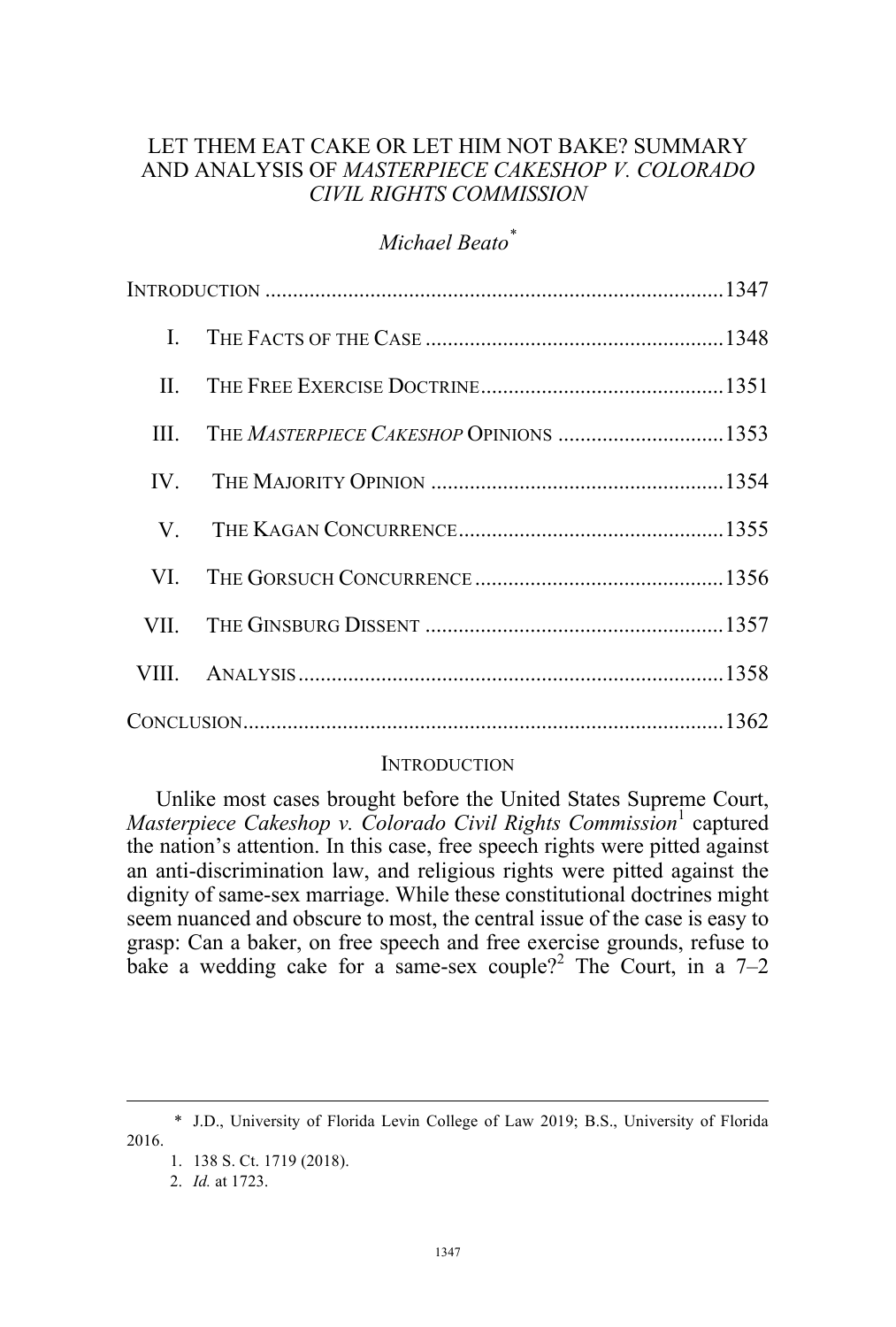decision,<sup>3</sup> ruled solely on the free exercise claim, which, at the time, came as a surprise to most.

This Comment serves a few purposes: It explains the facts of the case and the Justices' arguments, summarizes the relevant constitutional doctrines, and provides some novel thoughts on the decision reached.

### I. THE FACTS OF THE CASE

In 2012, Charlie Craig and David Mullins planned to marry in Massachusetts.<sup>5</sup> Even though their home state of Colorado did not recognize same-sex marriage, they intended to celebrate their marriage with family and friends there.<sup>6</sup> To procure a celebratory wedding cake, the couple visited Masterpiece Cakeshop, a Colorado bakery owned by Jack Phillips, a devout Christian.<sup>7</sup> Craig, Mullins, and Phillips's interaction at Masterpiece lasted mere moments.<sup>8</sup> The couple told Phillips that they intended to buy a wedding cake for "our wedding," and Phillips told the couple that he "does not 'create' wedding cakes for same-sex weddings."<sup>9</sup> Phillips based this decision on his religious beliefs.<sup>10</sup> Neither party discussed design or other aesthetic characteristics of the cake.<sup>11</sup> Phillips offered the couple "birthday cakes, shower cakes, ... cookies[,] and brownies" but would not create a wedding cake.<sup>12</sup> The couple left the

For what it is worth, Jack Phillips, the owner of Masterpiece Cakeshop, is back in court with another discrimination-based lawsuit. Colleen Slevin, *Colorado Baker Back in Court over 2nd LGBT Bias Allegation*, AP (Dec. 19, 2018), https://www.apnews.com/1a242f6d02d54cc68963 a18e9ee3ede5 [https://perma.cc/HBA7-LTPU].

5. *Masterpiece Cakeshop*, 138 S. Ct. at 1724.

6. *Id.* Three years later, the Supreme Court in *Obergefell v. Hodges*, 135 S. Ct. 2584 (2015), constitutionalized the right to same-sex marriage. *Id.* at 2604 ("[T]he right to marry is a fundamental right inherent in the liberty of the person, and under the Due Process and Equal Protection Clauses of the Fourteenth Amendment couples of the same-sex may not be deprived of that right and that liberty.").

7. *Masterpiece Cakeshop*, 138 S. Ct. at 1724. In his concurring opinion, Justice Thomas provided a more detailed description of Phillips's artistic practices and religious beliefs. *Id.* at 1742–43 (Thomas, J., concurring).

8. *See* Brief for Respondents Charlie Craig & David Mullins at 4, *Masterpiece Cakeshop*, 138 S. Ct. 1719 (No. 16-111).

9. *Masterpiece Cakeshop*, 138 S. Ct. at 1724.

10. *Id.* ("To Phillips, creating a wedding cake for a same-sex wedding would be equivalent to participating in a celebration that is contrary to his own deeply held beliefs.").

11. *See id.* 

12. *Id.* 

 <sup>3.</sup> *Id.* at 1722.

<sup>4.</sup> *Id.* at 1724. One commentator said that the Court "confounded all expectations." Michael W. McConnell, *Justices Confound Expectation in Colorado Wedding Cake Case*, SLS (June 4, 2018), https://law.stanford.edu/2018/06/04/justices-confound-expectation-in-coloradowedding-cake-case/ [https://perma.cc/SFH4-8TC7].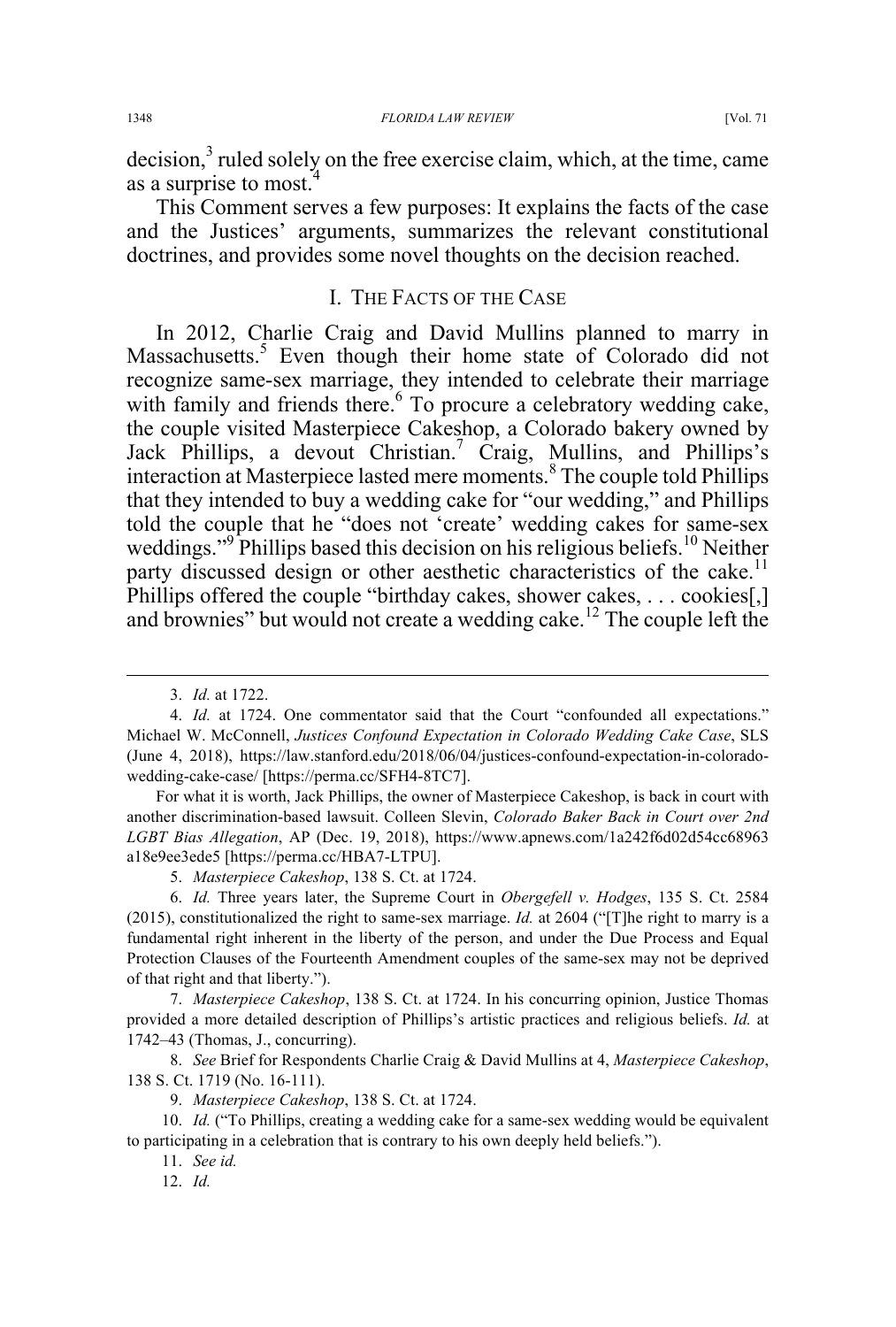bakery, and the following day, Craig's mother telephoned the bakery.<sup>13</sup> When Craig's mother asked why Phillips would not bake the wedding cake for her son, Phillips again explained his religious objections.<sup>14</sup>

In September 2012, Craig and Mullins filed a discrimination claim with the Colorado Civil Rights Commission.<sup>15</sup> The couple alleged that Phillips violated the Colorado Anti-Discrimination Act, which prohibits places of public accommodation from discriminating based on sexual orientation.16 Phillips argued that Colorado's enforcement of the antidiscrimination law violated his constitutional rights to free speech and free exercise of religion.<sup>17</sup>

The case snaked its way through the state administrative agency.<sup>18</sup> where each decision-making body ruled against Phillips.<sup>19</sup> Eventually, the case came before the full commission.<sup>20</sup> The commission concluded that Phillips discriminated against Craig and Mullins based on their sexual orientation and ordered Phillips to comply with remedial measures<sup>21</sup>

16. *See id.* Specifically, the act states the following:

It is a discriminatory practice and unlawful for a person, directly or indirectly, to refuse, withhold from, or deny to an individual or a group, because of disability, race, creed, color, sex, sexual orientation, marital status, national origin, or ancestry, the full and equal enjoyment of the goods, services, facilities, privileges, advantages, or accommodations of a place of public accommodation . . . .

#### COLO. REV. STAT. § 24-34-601(2)(a) (2018).

17. *Masterpiece Cakeshop*, 138 S. Ct. at 1726.

18. The Court described how a case makes its way through the state agency. After a complaint is filed, the Colorado Civil Rights Division investigates the claim and determines whether the state anti-discrimination law was violated. *Id.* at 1725. If the division so decides, the case goes before the Colorado Civil Rights Commission, where the commission determines whether to "initiate a formal hearing before" an administrative law judge. *Id.* If the commission so decides, the administrative law judge hears the case and issues a ruling. *Id.* That ruling may then be appealed to the commission. *Id.* 

19. *Id.* at 1726.

20. *Id.* 

21. *Id.* ("The Commission ordered Phillips to 'cease and desist from discriminating against . . . same-sex couples . . . .' It also ordered additional remedial measures, including 'comprehensive staff training on the Public Accommodations section' of [the anti-discrimination law] 'and changes to any and all company policies[,]' . . . [and required] Phillips to prepare

 <sup>13.</sup> *Id.* 

<sup>14.</sup> *Id.* Justice Gorsuch, in his concurring opinion, used the fact that Phillips denied the mother's request to bake the cake to argue that Phillips—regardless of the sexual orientation of the customer—would not bake a cake for a same-sex wedding. *Id.* at 1735 (Gorsuch, J., concurring). Therefore, according to the Justice, Phillips did not discriminate based on sexual orientation. *Id.* at 1735–36.

<sup>15.</sup> *Id.* at 1725 (majority opinion).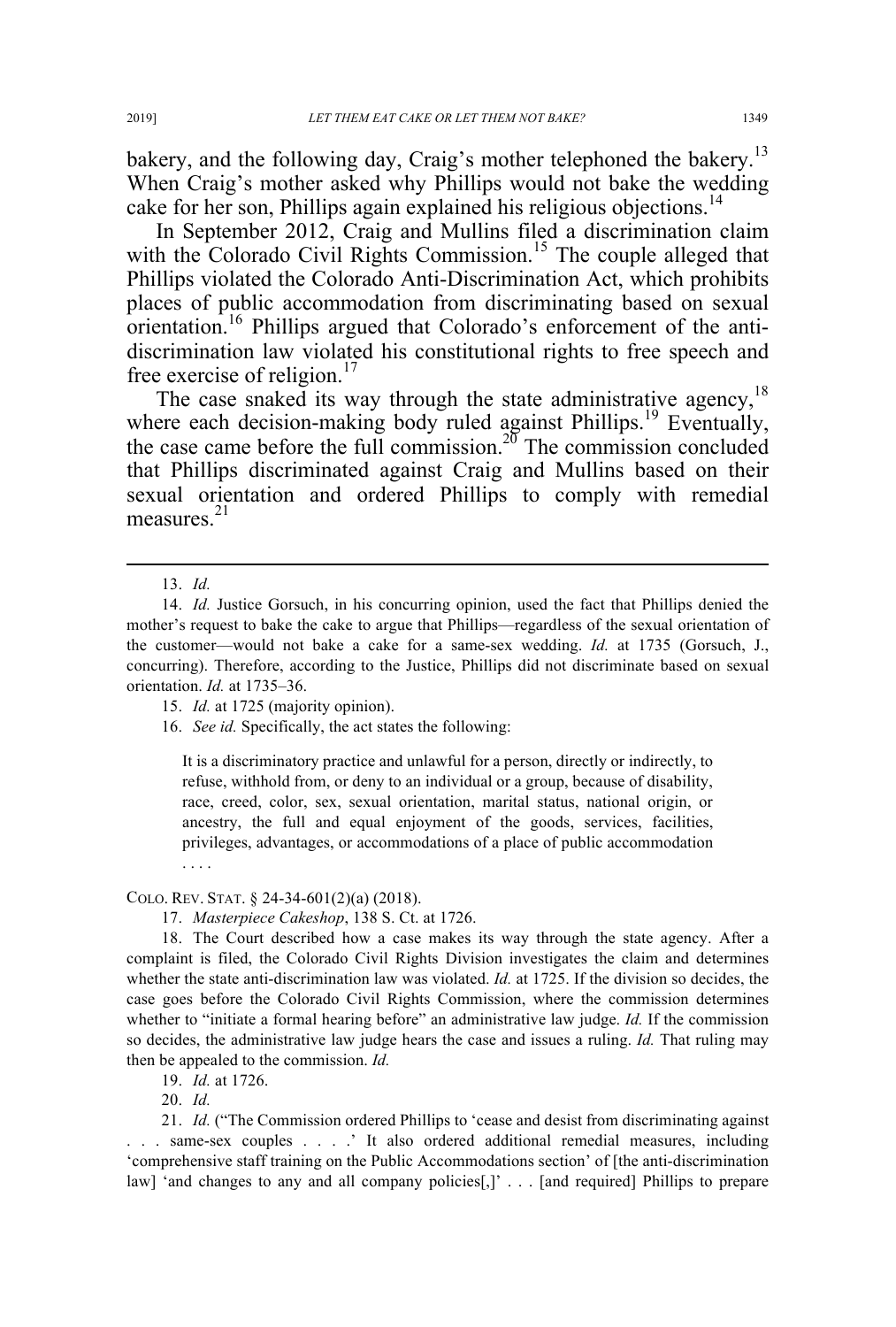Throughout the adjudication, many commissioners commented on Phillips's religious basis for denying service to Craig and Mullins. One commissioner noted that Phillips needed to "compromise" his religious beliefs to conduct business in the state.<sup>22</sup> Another commented that religious freedom "has been used to justify all kinds of discrimination throughout history, whether it be slavery, whether it be the holocaust—I mean, we—we can list hundreds of situations . . . . [I]t is one of the most despicable pieces of rhetoric  $\ldots$  .  $\ldots$ <sup>23</sup>

Phillips appealed to the Colorado Court of Appeals, which affirmed the commission's decision.<sup>24</sup> The court determined that Phillips's free speech rights were not violated because baking is not expressive conduct protected by the First Amendment and that the commission's order did not compel Phillips to convey a supportive message of same-sex marriage.<sup>25</sup> The court also determined that Phillips's free exercise rights were not violated because the anti-discrimination law is a law of general application that the commission applied neutrally.<sup>26</sup> The Colorado Supreme Court denied review, but the United States Supreme Court granted certiorari in  $2017.<sup>27</sup>$ 

Around the same time of Phillips's adjudication, the commission handled a somewhat similar case. William Jack, a devout Christian, sought to purchase a custom-made cake with anti-gay designs.<sup>28</sup> Three Colorado bakeries denied Jack's requests, and Jack filed a complaint with the Colorado Civil Rights Commission.<sup>29</sup> The commission determined that the bakeries properly denied Jack's requests since their denials were based not on Jack's religion but on the cake designs' anti-gay messages, which the commission deemed offensive.<sup>30</sup>

 <sup>&#</sup>x27;quarterly compliance reports' . . . and . . . 'describ[e] the remedial actions taken.'" (first alteration in original) (citations omitted)).

<sup>22.</sup> *See id.* at 1729.

<sup>23.</sup> *Id.* 

<sup>24.</sup> *Id.* at 1726–27.

<sup>25.</sup> *Id.* at 1727.

<sup>26.</sup> *Id.* Justice Kennedy noted that the court of appeals did not mention the commission's religion-related comments and that it instead, only in a footnote, compared the commission's handling of William Jack's and Phillips's cases. *Id.* at 1730.

<sup>27.</sup> *Id.* at 1727.

<sup>28.</sup> *Id.* at 1732 (Kagan, J., concurring). Justice Ginsburg, in her dissent, provided more information about Jack's cake designs. *Id.* at 1749 (Ginsburg, J., dissenting).

<sup>29.</sup> *Id.* at 1728–29 (majority opinion).

<sup>30.</sup> *Id.*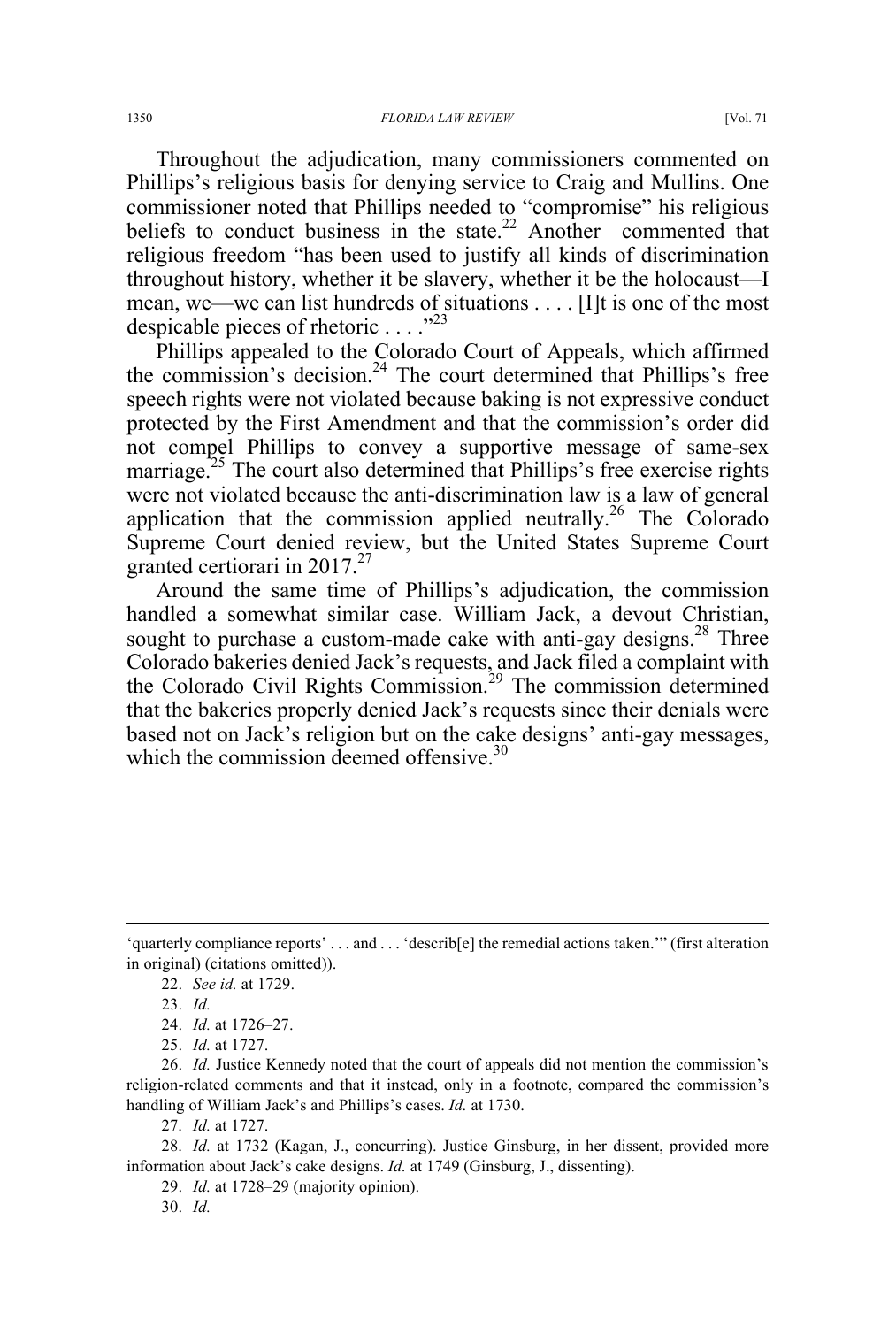#### II. THE FREE EXERCISE DOCTRINE

The First Amendment prescribes that "Congress shall make no law  $\ldots$  prohibiting the free exercise" of religion.<sup>31</sup> Even with this broad constitutional protection, under certain circumstances the government can compel or punish conduct that an individual's religion prohibits.<sup>32</sup> For example, the government can compel a food vendor to sell food to African Americans, despite the vendor's religious objections.<sup>33</sup> As established in *Employment Division v. Smith*<sup>34</sup> the government can compel or punish conduct, despite religious objections, if the government neutrally enforces a generally applicable law.<sup>35</sup> For example, the government can enforce a generally applicable anti-drug-consumption law to prevent the ritual consumption of a psychedelic drug.<sup>36</sup>

Under the *Smith* framework, neutral administration and enactment of law is a key aspect of the analysis.<sup>37</sup> The government must treat each religious individual or group with respect and tolerance.<sup>38</sup> Even "subtle

Academics dispute the original understanding of the Free Exercise Clause. Some academics believe that the clause exempts religious objectors from neutral laws of general applicability. *See, e.g.*, Michael W. McConnell, *The Origins and Historical Understanding of Free Exercise of Religion*, 103 HARV. L. REV. 1409, 1415 (1990) ("The conclusions of this analysis are (1) that exemptions were seen as a constitutionally permissible means for protecting religious freedom, (2) that constitutionally compelled exemptions were within the contemplation of the framers and ratifiers as a possible interpretation of the free exercise clause, and (3) that exemptions were consonant with the popular American understanding of the interrelation between the claims of a limited government and a sovereign God."). Others believe that such exemptions were not originally understood. *See, e.g.*, Vincent Phillip Muñoz, *The Original Meaning of the Free Exercise Clause: The Evidence from the First Congress*, 31 HARV.J.L. & PUB. POL'Y 1083, 1085 (2008) (concluding, after analyzing the drafting of the Second Amendment, that such exemptions were not originally understood).

32. *E.g.*, Newman v. Piggie Park Enters., Inc., 390 U.S. 400, 402–03 n.5 (1968).

33. *Id.* at 400, 402 n.5.

34. 494 U.S. 872 (1990), *superseded by statute*, Religious Freedom Restoration Act of 1993, Pub. L. No. 103-141, 107 Stat. 1488, *as recognized in* Holt v. Hobbs, 135 S. Ct. 853 (2015).

35. *Id.* at 886 n.3.

36. *See id.* at 890.

37. *See* Church of Lukumi Babalu Aye, Inc. v. City of Hialeah, 508 U.S. 520, 532 (1993) ("In our Establishment Clause cases we have often stated the principle that the First Amendment forbids an official purpose to disapprove of a particular religion or of religion in general."). *See also* Jimmy Swaggart Ministries v. Bd. of Equalization of Cal., 493 U.S. 378, 396–97 (1990) ("From the State's point of view, the critical question is not whether the materials are religious, but whether there is a sale or a use, a question which only involves a secular determination.").

38. *See id.* at 540; *see also id.* at 547 ("The Free Exercise Clause commits government itself to religious tolerance, and upon even slight suspicion that proposals for state intervention stem

 <sup>31.</sup> U.S. CONST. amend. I; *see also* Church of Lukumi Babalu Aye, Inc. v. City of Hialeah, 508 U.S. 520, 532 (1993) ("At a minimum, the protections of the Free Exercise Clause pertain if the law at issue discriminates against some or all religious beliefs or regulates or prohibits conduct because it is undertaken for religious reasons.").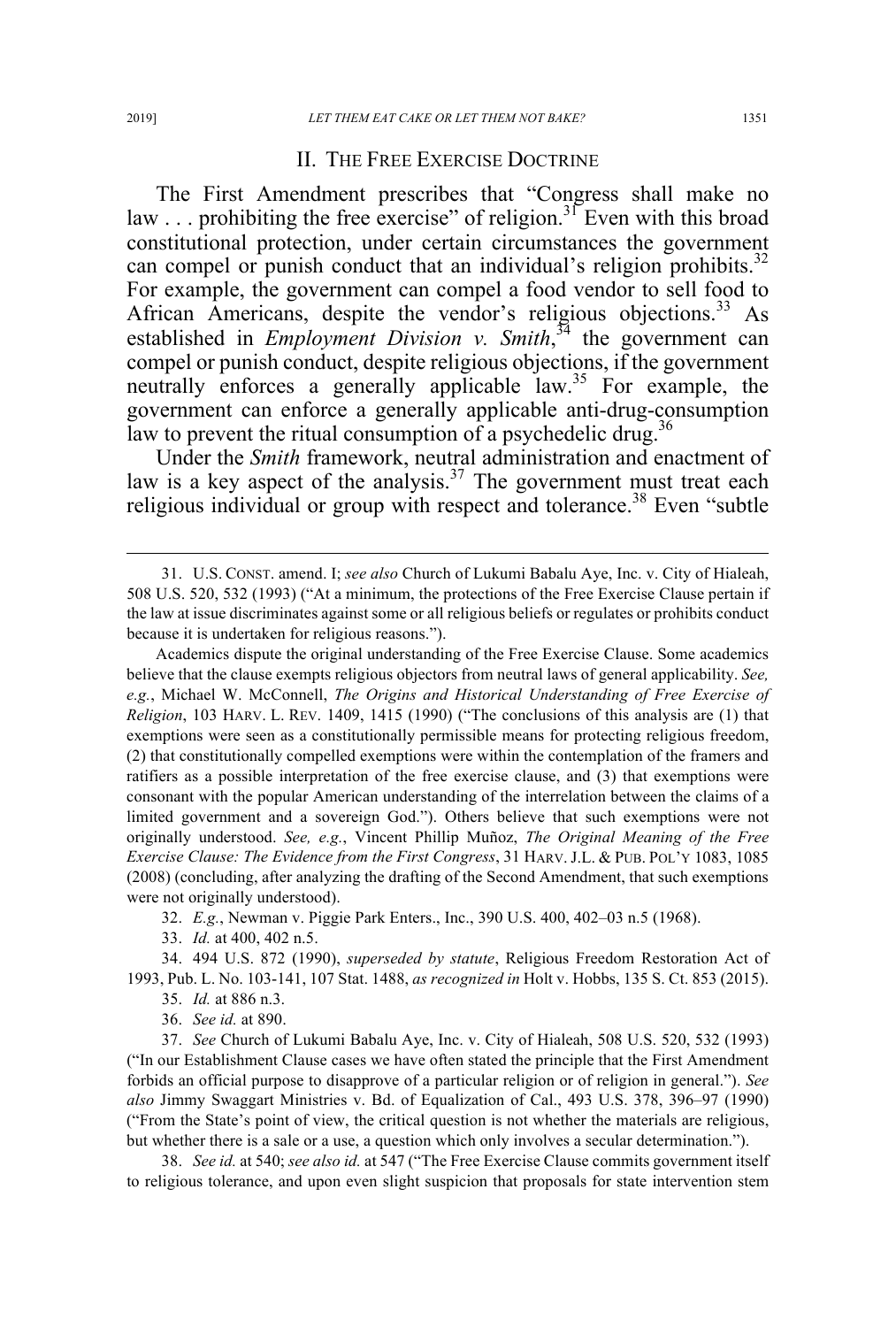departures from neutrality" evidence a lack of respect for and tolerance of religion, which violates the First Amendment.<sup>39</sup> This determination is based on "the historical background of the decision under challenge, the specific series of events leading to the enactment or official policy in question, and the legislative or administrative history, including contemporaneous statements made by members of the decisionmaking body."<sup>40</sup> Additionally, the government cannot engage in "religious gerrymander[ing]," where the government creates rules or schemes that target or affect only religious individuals or entities. $41$ 

To illustrate, in *Church of the Lukumi Babalu Aye, Inc. v. City of*  Hialeah,<sup>42</sup> the Hialeah City Council passed an ordinance that prohibited animal sacrifice, a known ritual of the Santeria religion.<sup>43</sup> During deliberations, city council members commented on the Santeria religion. One councilman questioned, "[I]f we could not practice this [religion] in our homeland [of Cuba], why bring it to this country?"<sup>44</sup> Another stated that members of the Santeria religion "are in violation of everything this country stands for."<sup>45</sup> Another stated that he was "totally against the sacrificing of animals" because although the "Bible says we are allowed to sacrifice an animal for consumption[;] . . . for any other purposes, I don't believe that the Bible allows that."<sup>46</sup>

The Court determined that the city council enacted this ordinance to specifically target members of the Santeria religion.<sup>47</sup> Using the *Smith* framework, the Court held that the ordinance was not a neutral law of general applicability.<sup>48</sup> Speaking to neutrality, the Court determined that the ordinance was passed to suppress religion.<sup>49</sup> The Court held:

45. *Id.* 

46. *Id.* 

49. *Id.*

from animosity to religion or distrust of its practices, all officials must pause to remember their own high duty to the Constitution and to the rights it secures.").

<sup>39</sup>*. Id.* at 534 (quoting Gillette v. United States, 401 U.S. 437, 452 (1971)).

<sup>40.</sup> *Id.* at 540. In other words, courts must look to "direct and circumstantial evidence." *Id.* 

<sup>41.</sup> *See id.* at 535 (defining "religious gerrymander" as "an impermissible attempt to target petitioners and their religious practices" (quoting Walz v. Tax Comm'n, 397 U.S. 664, 696 (1970) (Harlan, J., concurring))); *see also* Richard F. Duncan, *Free Exercise Is Dead, Long Live Free Exercise:* Smith, Lukumi *and the General Applicability Requirement*, 3 U. PA. J. CONST. L. 850, 863–67 (2001) (analyzing the religious gerrymander in *Church of Lukumi Babalu Aye*).

<sup>42.</sup> 508 U.S. 520 (1993).

<sup>43.</sup> *Id.* at 527, 530.

<sup>44.</sup> *Id*. at 541 (alterations in original).

<sup>47.</sup> *Id.* at 545 ("We conclude, in sum, that each of Hialeah's ordinances pursues the city's governmental interests only against conduct motivated by religious belief.").

<sup>48.</sup> *Id.* at 545–46.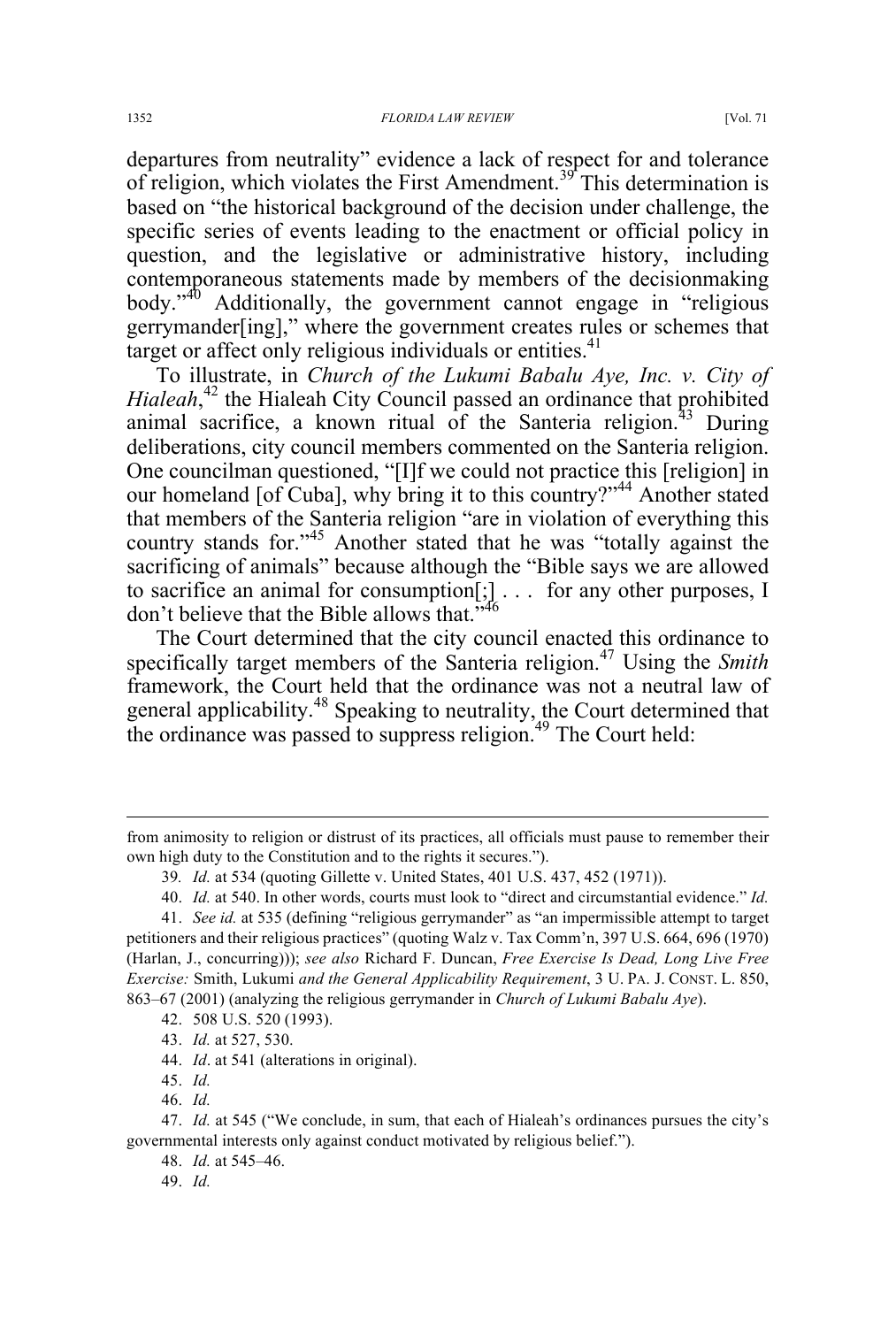The pattern we have recited discloses *animosity to Santeria* adherents and their religious practices; the ordinances by their own terms *target this religious exercise*; the texts of the ordinances were *gerrymandered with care* to proscribe religious killings of animals but to exclude almost all secular killings; and the *ordinances suppress much more religious conduct than is necessary* in order to achieve the legitimate ends asserted in their defense. These ordinances are not neutral, and the court below committed clear error in failing to reach this conclusion. $50$ 

Thus, according to the Court, the city council violated the religious rights of the members of the Santeria religion. $51$ 

#### III. THE *MASTERPIECE CAKESHOP* OPINIONS

In a 7–2 decision, the United States Supreme Court, led by Justice Anthony Kennedy, ruled that the Colorado Civil Rights Commission violated Phillips's free exercise rights.<sup>52</sup> Justice Kagan, joined by Justice Breyer, wrote a concurring opinion that stressed the narrowness of the majority's opinion, and further argued that the commission could rightfully treat Jack's and Phillips's cases differently, and disagreed with Justice Gorsuch's concurrence.53 Justice Gorsuch, joined by Justice Alito, concurred but elaborated on Phillips's free exercise claims in light of Justice Kagan's concurrence and Justice Ginsburg's dissent.<sup>54</sup> Justice Thomas, joined by Justice Gorsuch, concurred but wrote separately to rebut the Colorado Court of Appeals's free speech arguments.<sup>55</sup> Justice Ginsburg, joined by Justice Sotomayor, dissented and argued that the commission properly enforced the state anti-discrimination law.<sup>56</sup>

 <sup>50.</sup> *Id.* at 542 (emphasis added).

<sup>51.</sup> *Id.* at 547. The Court also analyzed the general applicability of the ordinance. *Id.* at 542–46.

<sup>52.</sup> Masterpiece Cakeshop v. Colo. Civil Rights Comm'n, 138 S. Ct. 1719, 1732 (2018).

<sup>53.</sup> *Id.* at 1732–34 (Kagan, J., concurring).

<sup>54.</sup> *Id.* at 1734–40 (Gorsuch, J., concurring).

<sup>55.</sup> *Id.* at 1740–48 (Thomas, J., concurring). Here is Justice Thomas's argument: For conduct to be expressive, thus warranting First Amendment free speech protections, (1) the actor must subjectively intend to convey a message through conduct and (2) the audience must objectively understand the communicative nature of the conduct. *Id.* at 1741. Justice Thomas argued that Phillips, by baking wedding cakes, subjectively believed that a wedding cake "communicates that 'a wedding has occurred, a marriage has begun, and the couple should be celebrated.'" *Id.* at 1743. The audience understands that "[w]edding cakes do, in fact, communicate this message." *Id.* (analyzing the history of wedding cakes). Therefore, Justice Thomas would have ruled differently than the court of appeals.

<sup>56.</sup> *Id.* at 1748–52 (Ginsburg, J., dissenting).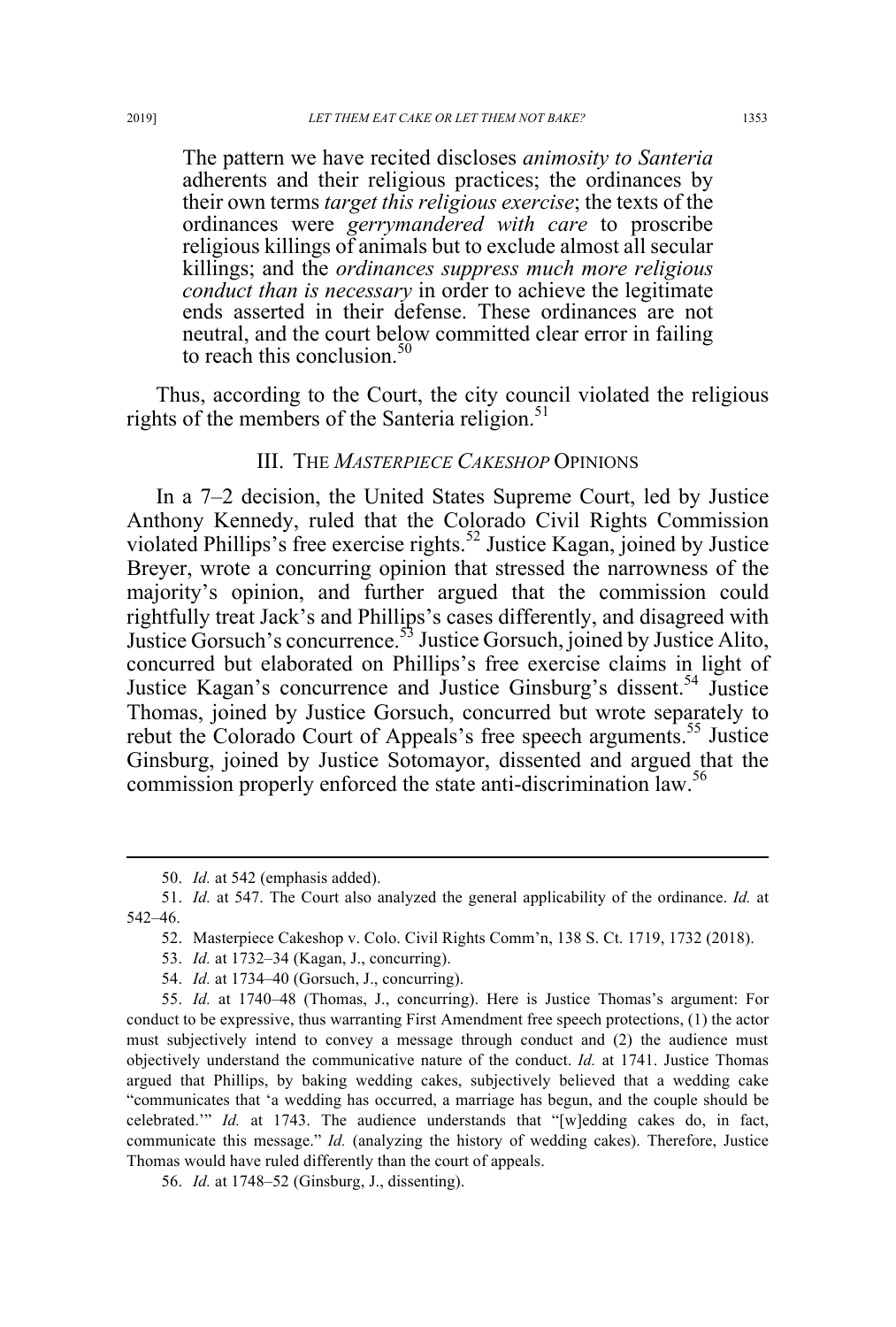#### IV. THE MAJORITY OPINION

Surprisingly, the Court decided the case on free exercise, not free speech, grounds.<sup>57</sup> Using the Free Exercise Clause's doctrinal framework, Justice Kennedy analyzed whether the Colorado Civil Rights Commission neutrally enforced a generally applicable law.<sup>58</sup> He determined that it did not.<sup>59</sup> In reaching this conclusion, Justice Kennedy focused on the commissioners' statements regarding religion that were made during Phillips's adjudication as well as the commission's disparate treatment of Jack's and Phillips's cases. $60$ 

Justice Kennedy described the commission's statements as "clear[ly] and impermissibl[y] hostil[e] toward" Phillips's religious beliefs.<sup>61</sup> For example, one commissioner stated that Phillips should compromise his religious beliefs to conduct business in the state.<sup>62</sup> Another commissioner attributed atrocities such as slavery and the Holocaust to religion, calling religion "despicable" rhetoric when it is used to justify discrimination.<sup>63</sup> Though Justice Kennedy ultimately determined that the former statement was open to different interpretations,<sup>64</sup> he described the latter statement as clear evidence of the commission's nonneutrality and hostility toward Phillips's religious beliefs.<sup>65</sup>

Justice Kennedy also analyzed the commission's treatment of William Jack, the Christian consumer who sought cakes with anti-gay messages.<sup>66</sup> The commission deemed Jack's cake designs offensive but praised the bakeries' willingness to bake religiously themed cakes without the antigay messages.<sup>67</sup> The commission determined that the bakeries properly

- 60. *Id.* at 1729–31.
- 61. *Id.* at 1729.
- 62. *See id.*
- 63. *Id.*

65. *Id.* ("This sentiment is inappropriate for a Commission charged with the solemn responsibility of fair and neutral enforcement of Colorado's antidiscrimination law—a law protects against discrimination on the basis of religion as well as orientation.").

66. *Id.* at 1730–31.

67. *Id.* 

 <sup>57.</sup> Justice Kennedy briefly touched on the free speech issues. He sympathized with the "artistic" Phillips's free speech beliefs, finding "it difficult to find a line where the customers' rights to goods and services became a demand for [Phillips] to exercise the right of his own personal expression for [Craig and Mullins's] message, a message he could not express in a way consistent with his religious beliefs." *Id.* at 1728 (majority opinion). But he noted that this issue "must await further elaboration in the courts." *Id.* at 1732.

<sup>58.</sup> *Id.* at 1731–32.

<sup>59.</sup> *Id.* at 1732.

<sup>64.</sup> "On the one hand," the statements could mean that businesses cannot discriminate based on sexual orientation "regardless of the proprietor's personal views." *Id.* "On the other hand," the statements could be dismissive comments about Phillips's religious beliefs. *Id.* "[T]he latter seems more likely." *Id.*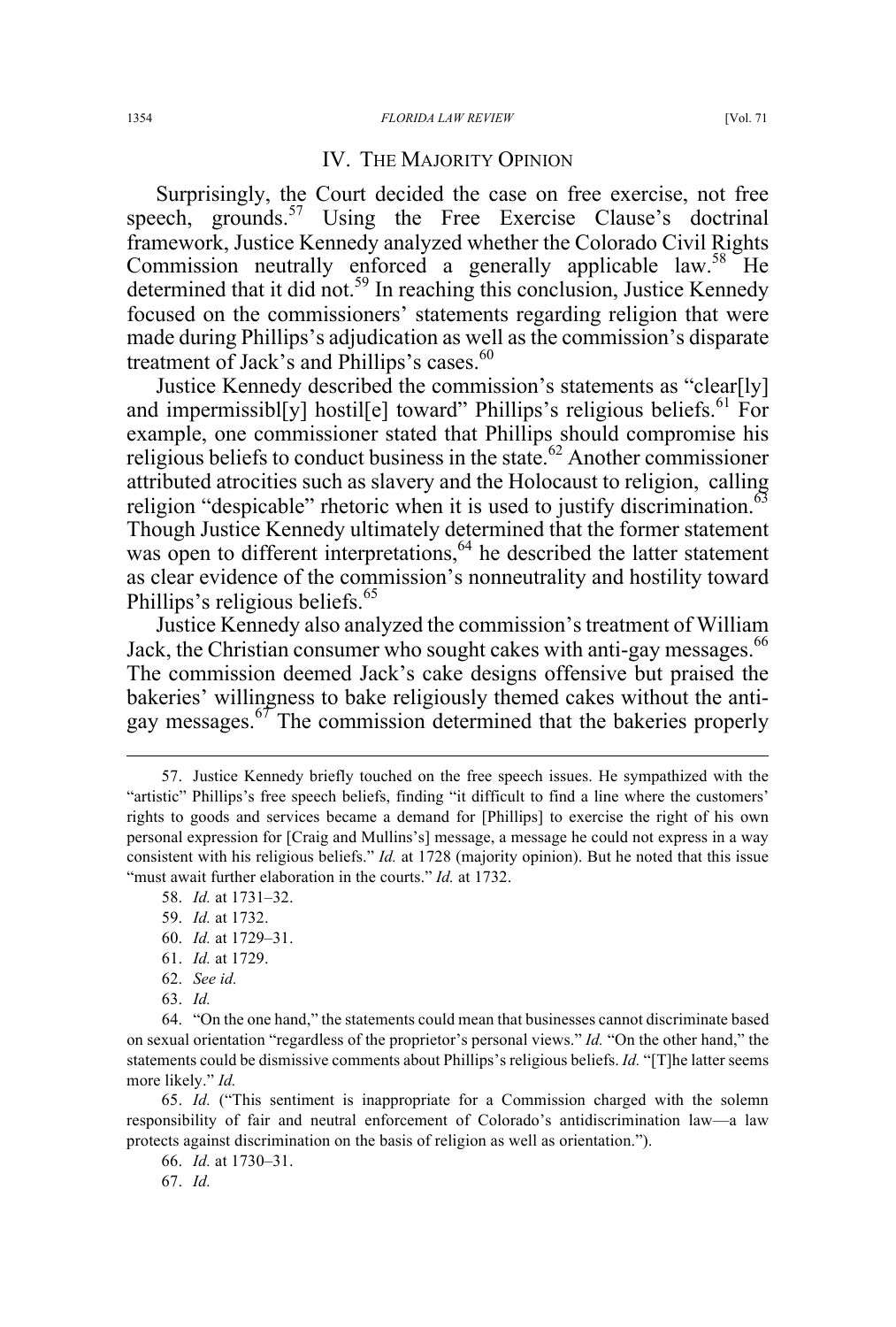denied Jack's requests because their "conscience-based objections [were] legitimate."<sup>68</sup> With Phillips, Justice Kennedy noted that the commission seemingly approved of Craig and Mullins's wedding cake message but did not consider Phillips's willingness to bake other cakes, cookies, and brownies for the couple as it did in the case of Jack. <sup>69</sup> The commission determined that Phillips improperly denied Craig and Mullins's request because his conscience-based concerns were illegitimate.<sup>70</sup> Justice Kennedy concluded that, in doing so, the commission protected beliefs that it agreed with and impermissibly punished beliefs that it disagreed with. $71$ 

Because the commission expressed anti-religious sentiments during Phillips's case, and because the commission unequally applied the antidiscrimination law between Jack's and Phillips's cases, the majority held that the commission did not act in a neutral manner, which violated Phillips's free exercise rights.<sup>72</sup>

### V. THE KAGAN CONCURRENCE

Justice Kagan, joined by Justice Breyer, concurred with the majority opinion.<sup>73</sup> Justice Kagan agreed that the commission did not act neutrally during Phillips's adjudication,<sup>74</sup> but asserted that Jack's and Phillips's cases were distinguishable.<sup>75</sup> Justice Kagan argued that the bakeries in Jack's case acted properly because they "did not single out Jack because of his religion."<sup>76</sup> The bakeries denied Jack's cake requests because they disagreed with the cake designs' anti-gay message—a message the bakeries would not have conveyed, regardless of customer.<sup>77</sup> Justice Kagan contended that Phillips, in contrast, singled out Craig and Mullins because of their sexual orientation.<sup>78</sup> While Phillips may have disagreed with same-sex marriage and the message that baking a wedding cake for a same-sex marriage could have conveyed, he would have baked the cake had the couple been opposite-sex.<sup>79</sup> Therefore, Phillips denied the couple

75. *Id.* at 1732–33 (describing the differences as "obvious").

76. *Id.* at 1733.

77. *Id.*

79. *Id.* Justice Gorsuch disagreed. *See id.* at 1736 (Gorsuch, J., concurring) ("In both cases, it was the kind of cake, not the kind of customer, that mattered to the bakers."). Justice Kagan

 <sup>68.</sup> *Id.* at 1730.

<sup>69.</sup> *Id.* 

<sup>70.</sup> *See id.* 

<sup>71.</sup> *Id.* at 1731 ("A principled rationale for the difference in treatment of these two instances cannot be based on the government's own assessment of offensiveness.").

<sup>72.</sup> *Id.* at 1732.

<sup>73.</sup> *Id.* (Kagan, J., concurring).

<sup>74.</sup> *Id.*

<sup>78.</sup> *Id.*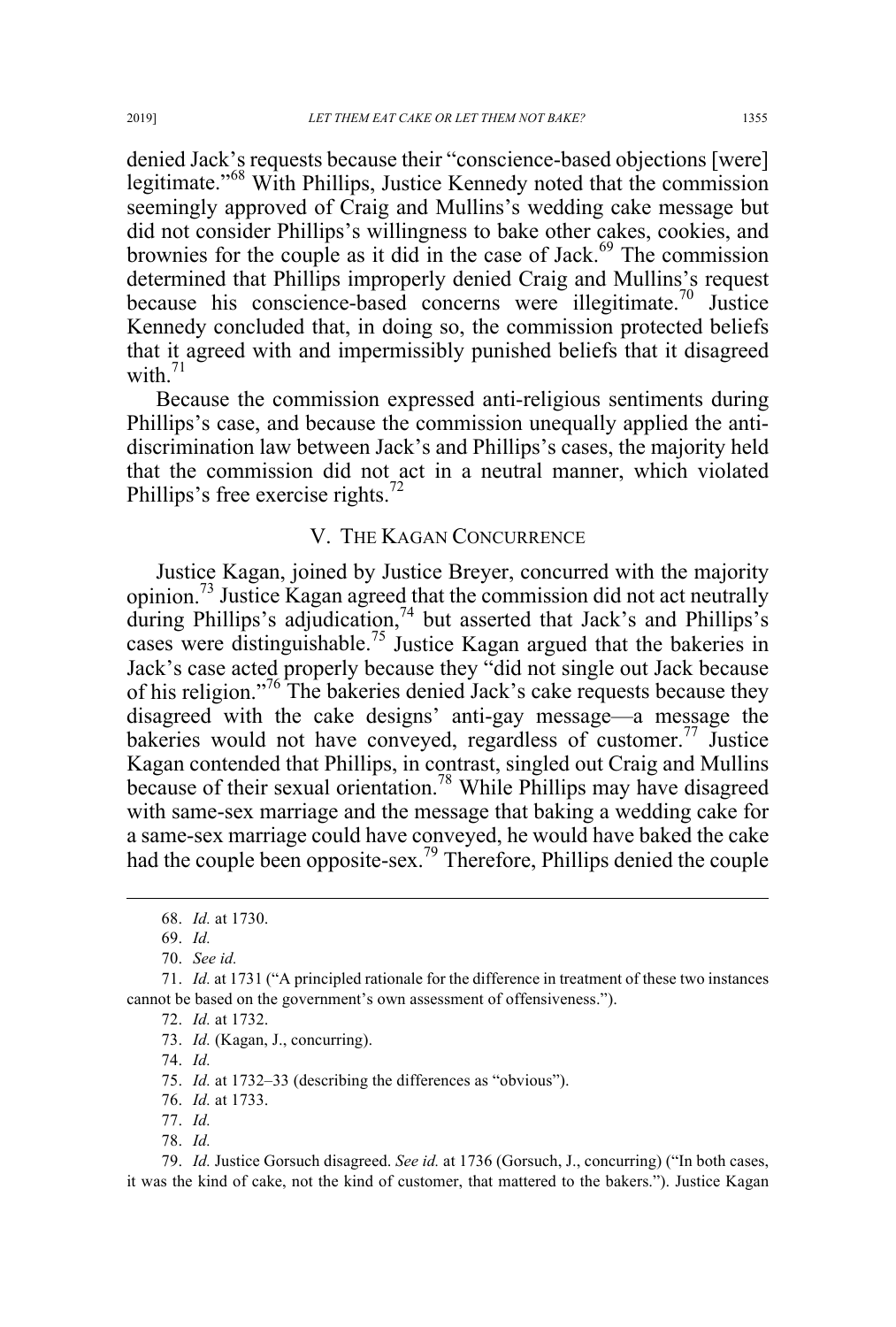his service because of their sexual orientation and not the message that the wedding cake would have conveyed.<sup>80</sup> In Justice Kagan's opinion, this constituted unlawful discrimination under the state's antidiscrimination law<sup>81</sup>

### VI. THE GORSUCH CONCURRENCE

Justice Gorsuch, joined by Justice Alito, agreed with the majority's central arguments: The commission acted biasedly against Phillips's religion, and the commission treated Jack's and Phillips's cases disparately, all amounting to a violation of Phillips's free exercise rights.82 The concurrence purported to take aim at Justice Kagan's concurrence and Justice Ginsburg's dissent.<sup>83</sup>

Generally, the more liberal Justices agreed that Jack's and Phillips's cases were distinguishable. Justice Kagan admitted that the commission could have, but failed to, articulate a proper reason for this different treatment,  $84$  while Justice Ginsburg wholly denied that the commission acted impermissibly at all.<sup>85</sup>

Justice Gorsuch highlighted that, in Jack's and Phillips's cases, the decisions were based on the "kind of cake, not the kind of customer."<sup>86</sup> In Jack's case, it was a cake with anti-gay messages. $87$  For Phillips, it was a cake that endorsed same-sex marriage.<sup>88</sup> In Jack's case, the bakeries would have not have baked a cake with the anti-gay messages, regardless of the protected classification of the prospective customer.<sup>89</sup> For Phillips, he would not have baked a cake for a same-sex wedding, regardless of the protected classification of the prospective customers.<sup>90</sup> While the bakeries in the two cases knew that they were denying service to customers with a protected classification, the bakeries did not intentionally deny service because of the customers' protected

84. *Id.* at 1733 (Kagan, J., concurring).

- 89. *Id.*
- 90. *Id.*

reinforced her arguments in a footnote that was directed to Justice Gorsuch. *Id.* at 1733 n.\* (Kagan, J., concurring).

<sup>80.</sup> *Id.* at 1733–34.

<sup>81.</sup> *Id.* 

<sup>82.</sup> *Id.* at 1734 (Gorsuch, J., concurring)

<sup>83.</sup> *Id.* 

<sup>85.</sup> *Id.* at 1751 (Ginsburg, J., dissenting) ("I see no reason why the comments of one or two Commissioners should be taken to overcome Phillips'[s] refusal to sell a wedding cake to Craig and Mullins.").

<sup>86.</sup> *Id.* at 1736 (Gorsuch, J., concurring).

<sup>87.</sup> *Id.* at 1735.

<sup>88.</sup> *Id.*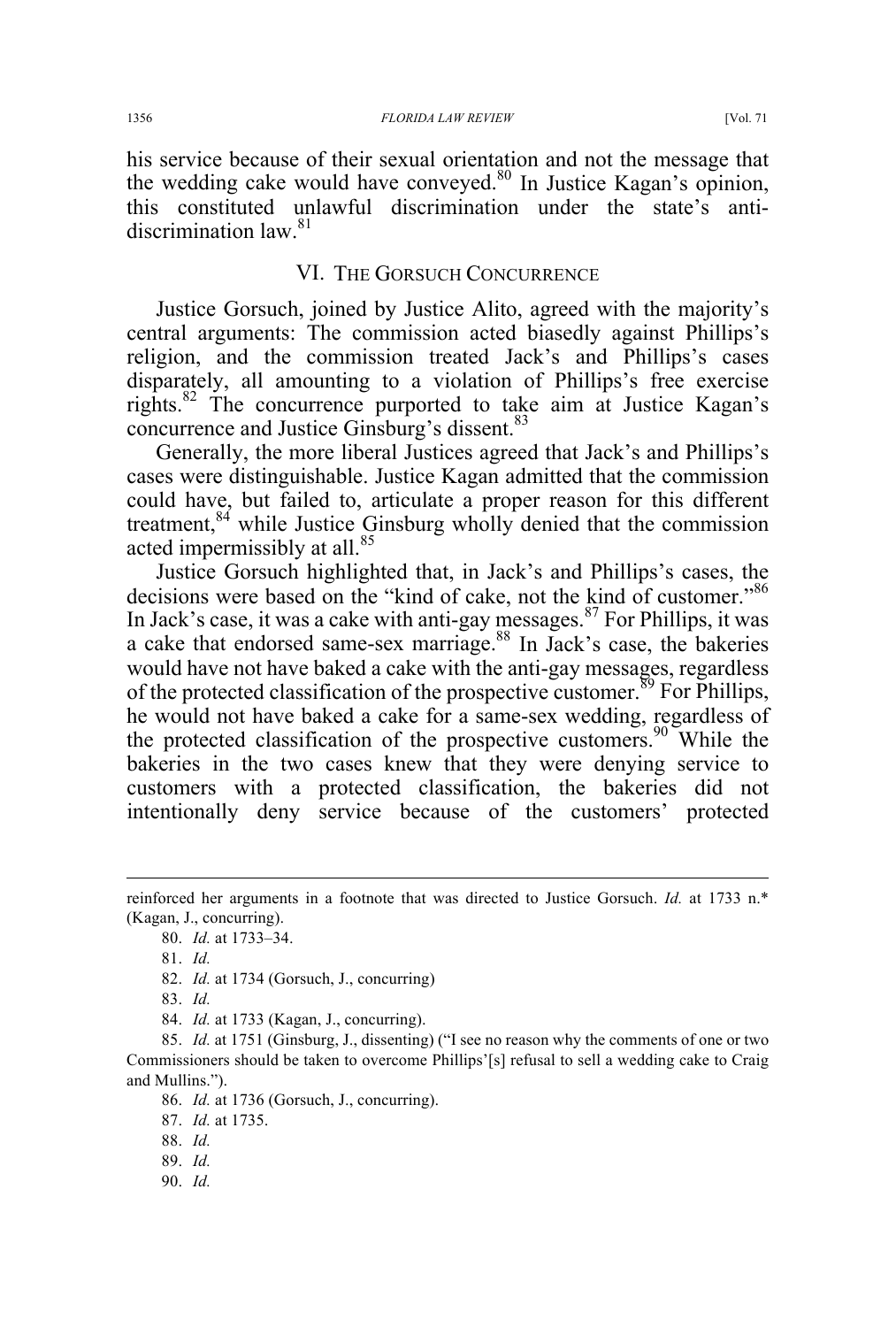classifications.<sup>91</sup> The distinction between knowingly denying service and intentionally denying service was a material aspect of Justice Gorsuch's argument.<sup>92</sup>

Justice Gorsuch then commented on the commission's disparate treatment of Jack and Phillips, particularly in applying different legal standards to the two cases.  $93^{\circ}$  In Jack's case, the commission noted the difference between intentionally and knowingly denying service to a customer.<sup>94</sup> Because the bakeries knowingly denied service to Jack but did not intentionally do so because of his protected classification, the commission held that the bakeries acted permissibly.<sup>95</sup> But in Phillips's case, the commission held that denying service to a customer with a protected classification created a presumption of intentional discrimination.<sup>96</sup> Though Phillips knowingly denied service to Craig and Mullins but did not intentionally do so because of their classification, Phillips presumably discriminated based on a protected classification.<sup>97</sup> Justice Gorsuch noted that the commission was trying to "have it both ways."98 "Either actual proof of intent to discriminate . . . is required . . . or it is sufficient to 'presume' such intent" from knowingly denying service to someone in a protected classification.<sup>99</sup> Such "slid[ing] up and down the *mens rea* scale," Justice Gorsuch concluded, would not do.<sup>100</sup>

### VII. THE GINSBURG DISSENT

Justice Ginsburg, joined by Justice Sotomayor, argued that Jack's and Phillips's cases were distinguishable and the comments made by the commission did not violate Phillips's free exercise rights.<sup>101</sup> Justice Ginsburg parroted the arguments made in Justice Kagan's concurrence: The three bakeries in Jack's case properly denied his anti-gay cake requests because the bakeries disagreed with his message—a message they would not convey, regardless of the protected classification of the prospective customer—while Phillips improperly denied Craig and Mullins's request because of their sexual orientation.<sup>102</sup>

Justice Ginsburg noted that Phillips's offer to sell other baked goods

 91. *Id.* at 1735–36. 92. *Id.* 93. *Id.* at 1736. 94. *Id.* 95. *Id.*  96. *Id.* 97. *Id.* 98. *Id.* at 1737. 99. *Id.*  100. *Id.*  101. *Id.* at 1748–49 (Ginsburg, J., dissenting). 102. *Id.* at 1750.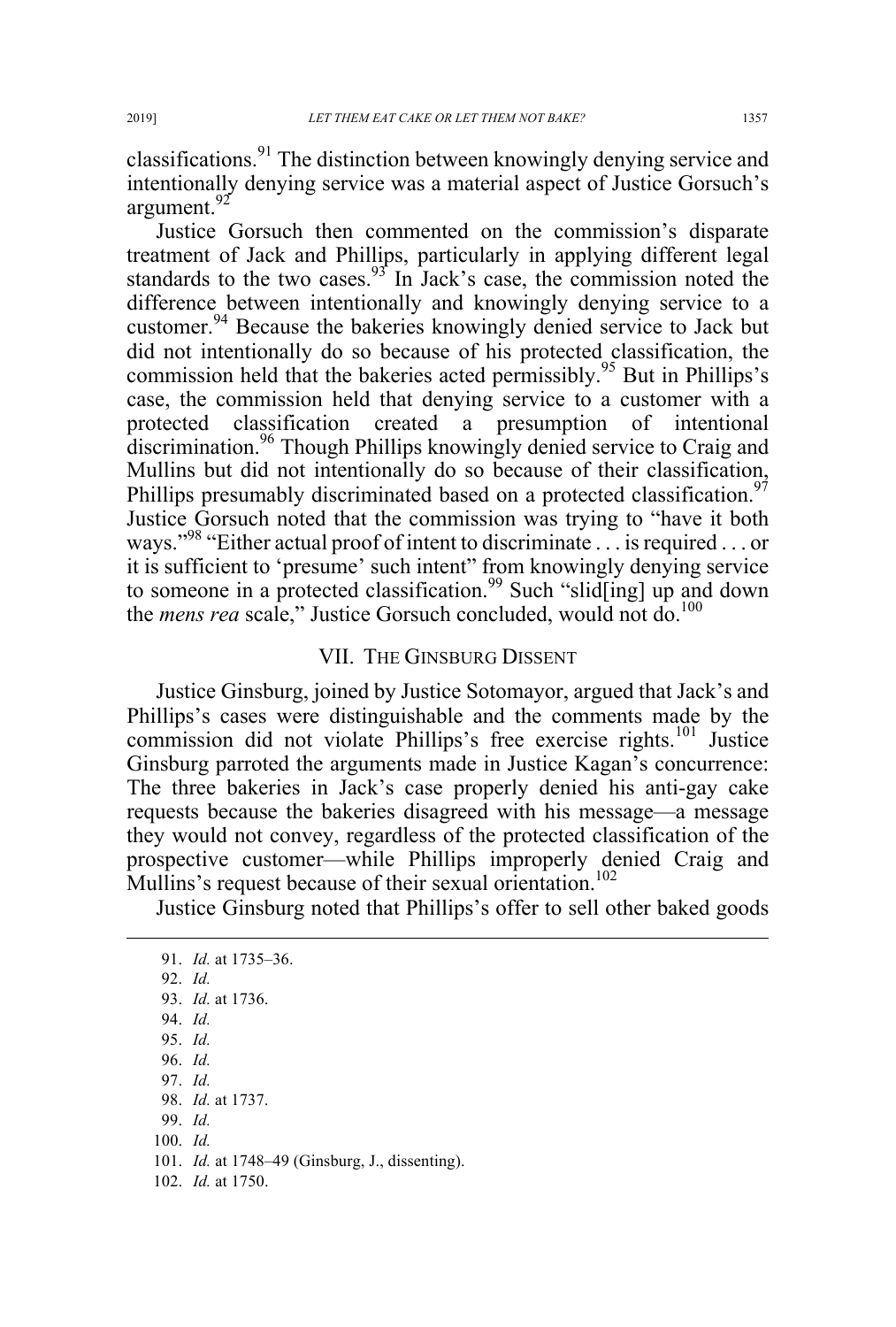to Craig and Mullins was "irrelevant" because Phillips makes wedding cakes for opposite-sex couples but not same-sex couples.<sup>103</sup> The three bakeries' offering to sell Jack a cake with religious symbolism other than an anti-gay-marriage message was relevant because the bakeries offer religious cakes to Christian and non-Christian consumers alike.<sup>104</sup>

Justice Ginsburg also understated the commissioners' anti-religious statements. The Justice saw "no reason why the comments of one or two Commissioners should be taken to overcome Phillips'[s] refusal to sell a wedding cake to Craig and Mullins."<sup>105</sup> She noted that Phillips's case snaked through the Colorado Civil Rights Commission and was also evaluated by the Colorado Court of Appeals after the commission's decision.<sup>106</sup> Each decision-making body ruled against Phillips.<sup>107</sup> She faulted the majority for not identifying where prejudice manifested itself in the decision-making process.<sup>108</sup> She also differentiated between the case at issue and the Court's free exercise precedent.<sup>109</sup> Taken in total, Justice Ginsburg would have ruled in favor of Craig and Mullins.<sup>110</sup>

#### VIII. ANALYSIS

To begin broadly, the Supreme Court, somewhat startlingly, ruled solely on the free exercise arguments, as opposed to the free speech arguments.<sup>111</sup> Perhaps there is some virtue to this decision. For one, the free speech arguments are definitely the less clear-cut of the two arguments, $1^{12}$  and the commission clearly violated Phillips's free exercise rights by acting in a nonneutral manner. Granted, the case was teed up as a free speech case—even the Solicitor General's brief only addressed the free speech arguments.<sup>113</sup> The free exercise ruling leaves one a bit wanting. But still, this case was—and is—controversial. Thus, by solely

 103. *Id.* 104. *Id.*  105. *Id.* at 1751. 106. *Id.*  107. *Id.*  108. *Id.*  109. *Id.* at 1751–52. 110. *Id.* at 1752. 111. *Id.* at 1732 (majority opinion). 112. Even Justice Kennedy admitted this. He sympathized with the "artistic" Phillips's free

speech beliefs, finding it "difficult to find a line where the customers' rights to goods and services became a demand for [Phillips] to exercise the right of his own personal expression for [Craig and Mullins's] message, a message he could not express in a way consistent with his religious beliefs." *Id.* at 1728.

113. Brief for the United States as Amicus Curiae Supporting Petitioners at III, *Masterpiece Cakeshop*, 138 S. Ct. 1719 (No. 16-111) (arguing, solely, that the "First Amendment's Free Speech Clause bars the application of Colorado's public accommodations law to petitioners in this case").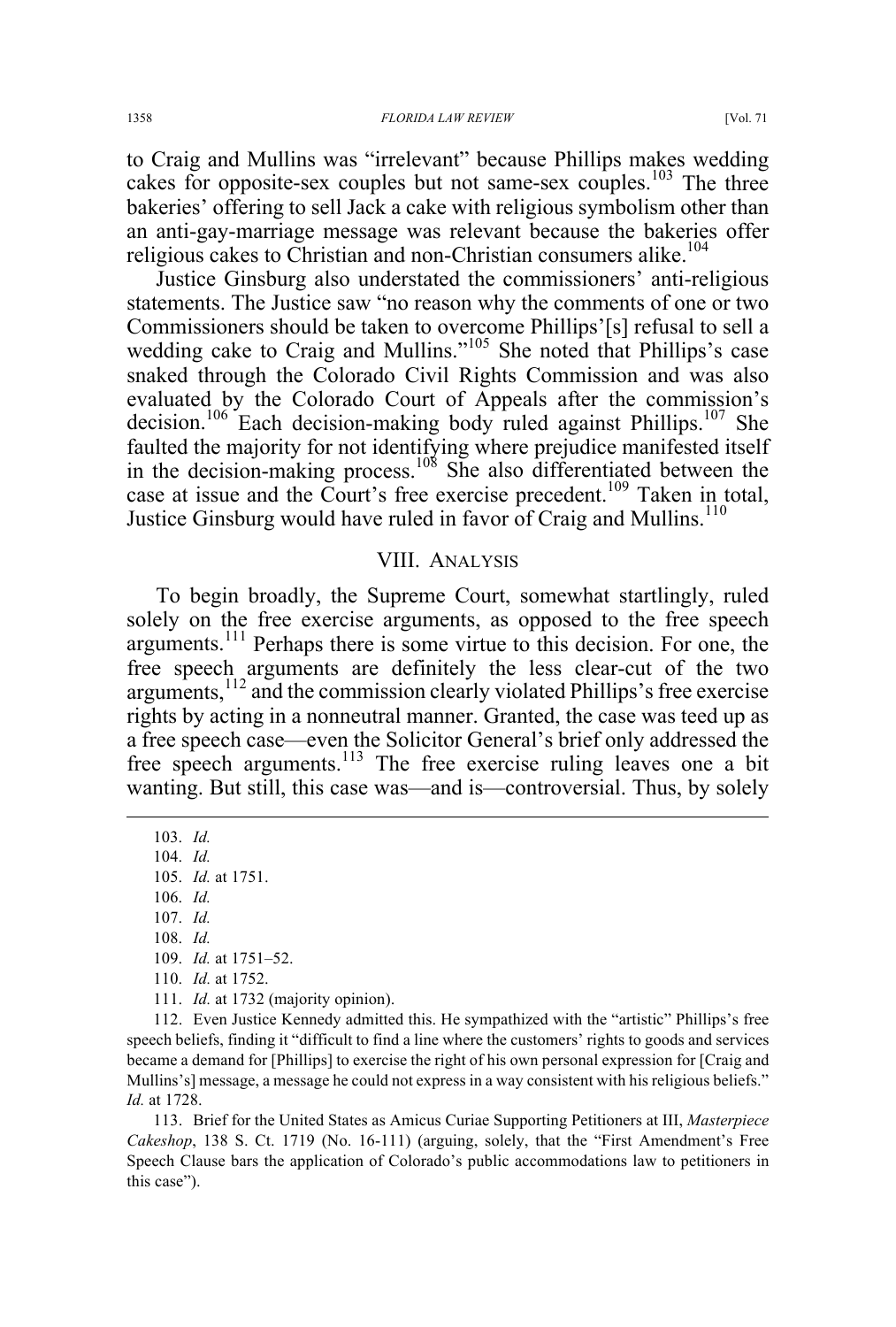addressing the less controversial constitutional issue, the Court avoided a sharper public reaction and afforded more time for the free speech issues to percolate.

Turning to the free exercise arguments, the Court determined that the Colorado Civil Rights Commission did not enforce the state's antidiscrimination law neutrally, and this lack of neutrality was evidenced by the commission's statements on religion and the commission's disparate treatment of the Jack and Phillips cases.<sup>114</sup>

This analysis stayed true to the Court's precedent. The Court stayed within its *Smith* free exercise framework and provided another example where the government applied a law nonneutrally. Specifically, the Court looked to "the historical background of the decision under challenge, the specific series of events leading to the enactment or official policy in question, and the legislative or administrative history, including contemporaneous statements made by members of the decisionmaking body."<sup>115</sup> In this case, the Court looked to the "specific series of events" of the commission's adjudication of Jack's and Phillips's cases.<sup>116</sup> It looked to the "contemporaneous statements made by members" of the commission.117 The Court then determined that the commission engaged in a religious gerrymander, where the government applied different rules and standards to religious and non-religious actors.<sup>118</sup> Taken in total, the Court determined that the commission did not act neutrally and thus violated Phillips's free exercise rights.<sup>119</sup>

While seven of the nine Justices agreed with this result,<sup>120</sup> Justices Ginsburg and Sotomayor did not. The dissent instead argued that the commissioners' statements regarding Phillips's religion were irrelevant, that anti-religious prejudice could not be found in the decision-making process, and that the majority did not adhere to its free exercise precedent.<sup>121</sup> In doing so, the dissent risks complicating the Free Exercise Clause analysis by adding exceptions and qualifications to the doctrine. Ultimately, the dissent's arguments missed the mark, and each argument is next discussed in turn.

120. *Id.* at 1722. Granted, Justices Breyer and Kagan believed that the Jack and Phillips cases were distinguishable from one another. *Id.* at 1732–33 (Kagan, J., concurring).

 <sup>114.</sup> *Masterpiece Cakeshop*, 138 S. Ct. at 1732.

<sup>115.</sup> Church of Lukumi Babalu Aye, Inc. v. City of Hialeah, 508 U.S. 532, 540 (1993). In other words, courts must look to "direct and circumstantial evidence." *Id.*

<sup>116.</sup> *Masterpiece Cakeshop*, 138 S. Ct. at 1729–30, 1731.

<sup>117.</sup> *Id.*

<sup>118.</sup> *See id.* at 1732; *id.* at 1739 (Gorsuch, J., concurring).

<sup>119.</sup> *Id.* at 1731 (majority opinion) ("For the reasons just described, the Commission's treatment of Phillips'[s] case violated the State's duty under the First Amendment not to base laws or regulations on hostility to a religion or religious viewpoint.").

<sup>121.</sup> *Id.* at 1751–52 (Ginsburg, J., dissenting).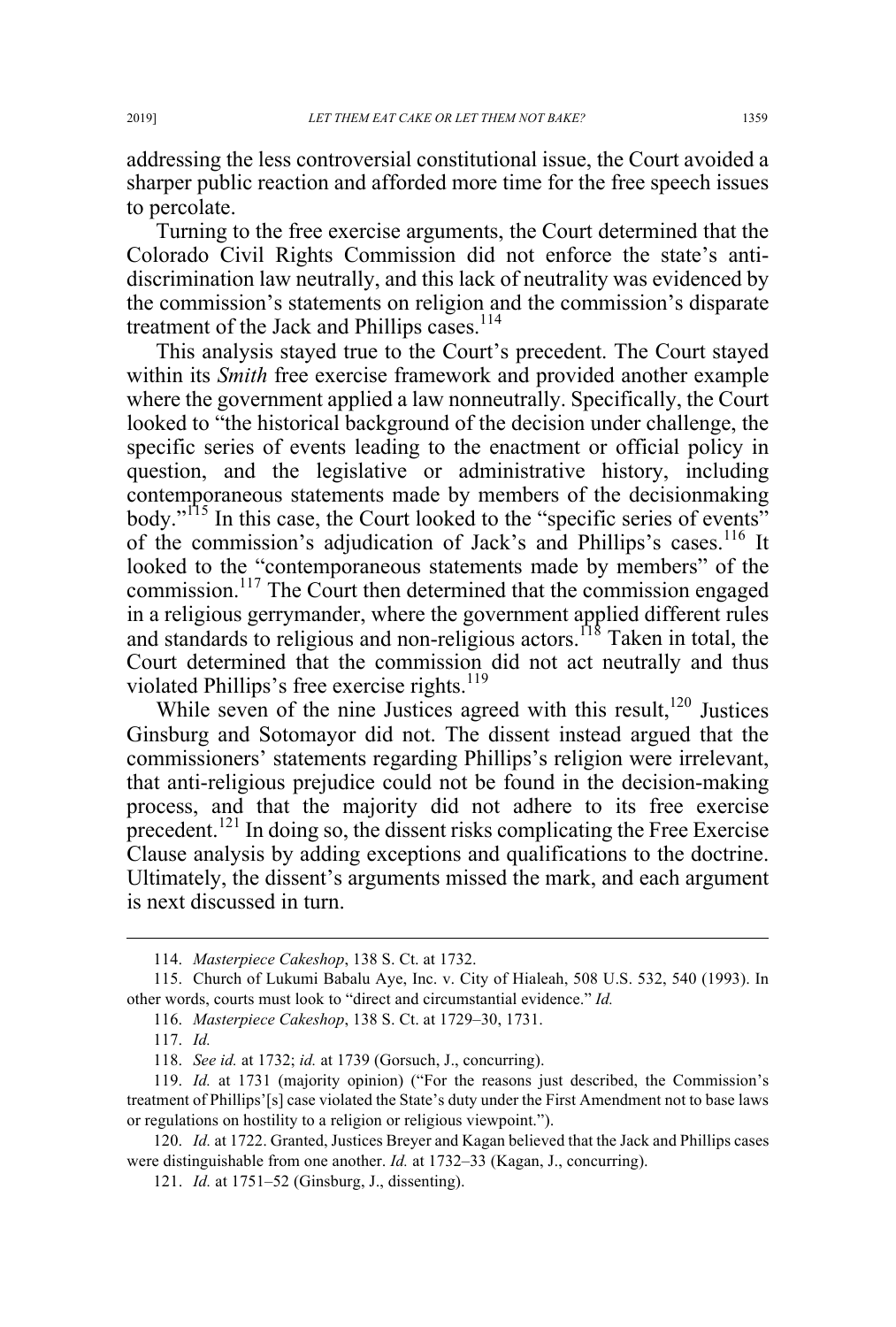First, the dissent simply tossed the commission's comments on religion aside. The dissent saw "no reason why the comments of one or two Commissioners should be taken to overcome Phillips'[s] refusal to sell a wedding cake to Craig and Mullins."<sup>122</sup> However, when analyzing free exercise claims, courts must look to "contemporaneous statements made by members of the decision making body."<sup>123</sup> And the statements made by some commissioners were plainly biased against Phillips's religion. One commissioner commented that religious beliefs should be compromised to conduct business in Colorado.<sup>124</sup> Another attributed mass atrocities to religion.<sup>125</sup> Like the comments made by the Hialeah City Council in *Church of Lukumi Babalu Aye*,<sup>126</sup> these statements evidenced a bias against religion. These statements showed intolerance for Phillips's religion, and tolerance, according to the Court, is crucial to an individual's free exercise rights. $127$ 

True, only a few commissioners made these statements. But as the dissent noted,<sup>128</sup> even if "one or two" commissioners made these statements, as opposed to four or five, these statements, at best, evidence that "one or two" commissioners did not neutrally enforce the antidiscrimination law. At worst, they evidence that anti-religious sentiment festered in the commission's adjudication. Either way, a governmental body and governmental actors showed intolerance for an individual's religion.<sup>129</sup> The Court majority suggests that every governmental actor, at every step of the adjudicatory process, must show tolerance and respect for religion. This ensures governmental respect and toleration of religious values and, in turn, protects religious liberty.

The dissent focused too heavily on the actions of the lower levels of the commission and the appellate review of the court of appeals. True, the record does not evidence that these decision-making bodies showed

 <sup>122.</sup> *Id.* at 1750.

<sup>123.</sup> Church of Lukumi Babalu Aye, Inc. v. Hialeah, 508 U.S. 532, 540 (1993).

<sup>124.</sup> *See Masterpiece Cakeshop*, 138 S. Ct. at 1729.

<sup>125.</sup> *Id.* 

<sup>126.</sup> 508 U.S. at 541.

<sup>127.</sup> *Id.* at 532 ("Indeed, it was 'historical instances of religious persecution and intolerance that gave concern to those who drafted the Free Exercise Clause.'" (quoting Bowen v. Roy, 476 U.S. 693, 703 (1986))).

<sup>128.</sup> *See Masterpiece Cakeshop*, 138 S. Ct. at 1751 (Ginsburg, J., dissenting).

<sup>129.</sup> *See generally* Withrow v. Larkin, 421 U.S. 35, 46–47 (1975) ("[A] 'fair trial in a fair tribunal is a basic requirement of due process.' . . . Not only is a biased decisionmaker constitutionally unacceptable but 'our system of law has always endeavored to prevent even the probability of unfairness.' In pursuit of this end, various situations have been identified in which experience teaches that the probability of actual bias on the part of the judge or decisionmaker is too high to be constitutionally tolerable." (citation omitted) (quoting *In re* Murchison, 349 U.S. 133, 136 (1955))).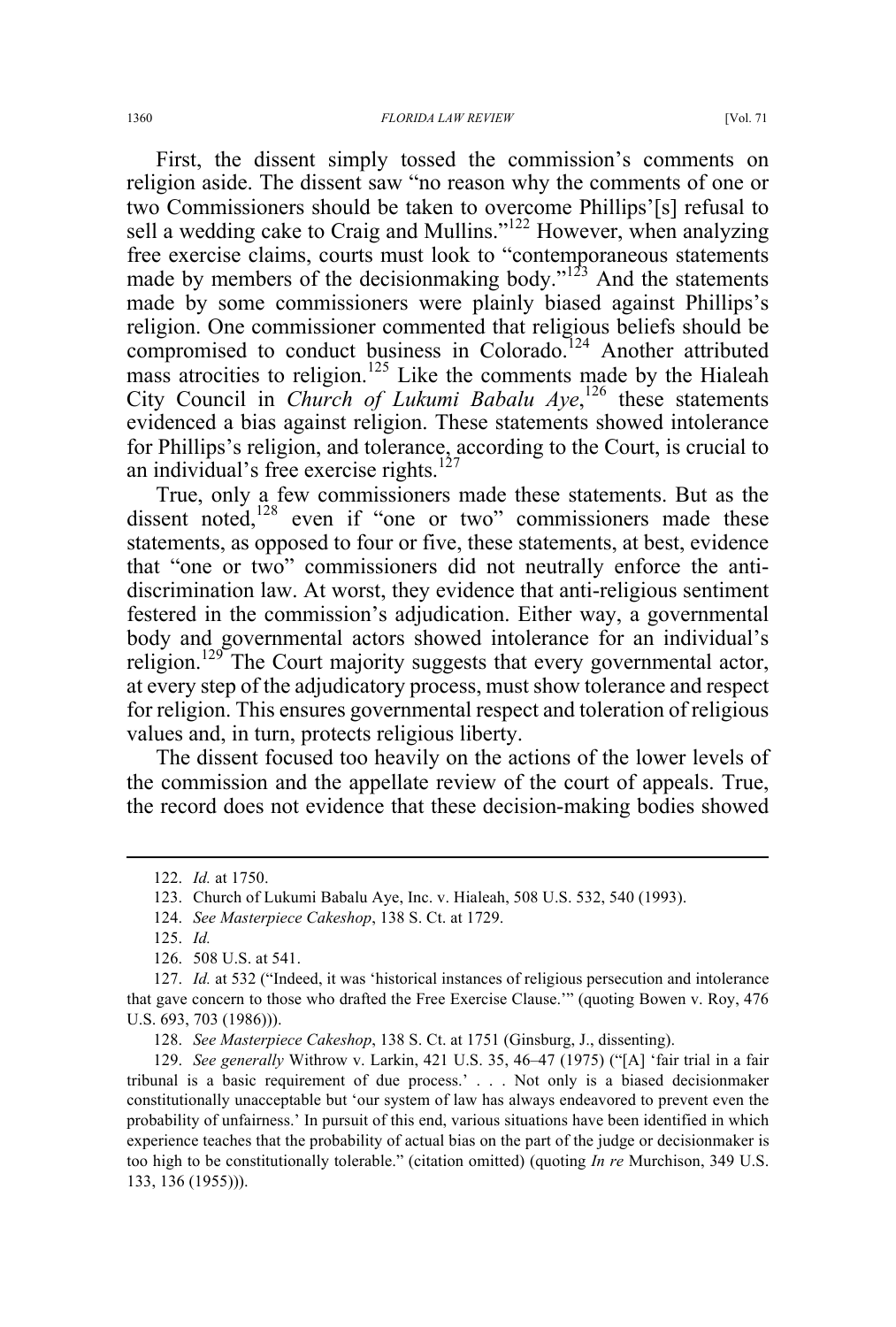bias or animosity toward Phillips.<sup>130</sup> But the commission did. The commission was intolerant of Phillips's beliefs, regardless of the court of appeals's or the lower levels of the commission's actions. The commission itself caused harm to Phillips's religious rights, and as such, the inquiry should center on the commission. Appellate courts and lower adjudicatory bodies cannot and should not wash away constitutional violations of governmental bodies.

This intolerance and nonneutrality are evidenced not only by the commission's contemporaneous statements but also by the specific series of events in its adjudication of Jack's and Phillips's cases. Justice Gorsuch's concurrence got this argument right: The commission departed from neutrality via a religious gerrymander.<sup>131</sup> The commission differentiated between knowing and intentional discrimination in Jack's case but applied a presumption of discrimination in Phillips's case.<sup>132</sup> The commission determined that the bakeries in Jack's case acted properly in denying his requests while Phillips acted impermissibly.<sup>133</sup> This disparate treatment—evidenced by the commission's different set of rules for each case—coupled with the commission's religious statements shows nonneutral enforcement of the anti-discrimination law.

The dissent also noted that the majority's opinion is "far removed" from the Court's opinion in *Church of Lukumi Babalu Aye*. <sup>134</sup> The dissent argued that in *Church of Lukumi Babalu Aye*, one single decision-making body—the Hialeah City Council—acted and violated a religious group's rights.135 In *Masterpiece Cakeshop*, Phillips's case was heard by and adjudicated in numerous decision-making bodies.<sup>136</sup> The dissent argued that prejudice was clearly found in the single decision-making body in the former case and that prejudice could not be found in the numerous decision-making bodies in the latter case.<sup>137</sup>

However, the dissent's interpretation of *Church of Lukumi Babalu Aye* is far removed from that case's holding. In that case, the Court held that "subtle departures from neutrality" violate the First Amendment since the Constitution "commits the government itself to religious tolerance, and

135. *Id.* at 1751–52 ("What prejudice infected the determinations of the adjudicators in the case before and after the Commission? The Court does not say. Phillips'[s] case is thus far removed from the only precedent upon which the Court relies, where the government action that violated a principle of religious neutrality implicated a sole decisionmaking body, the city council." (citation omitted)).

136. *Id.* at 1751.

137. *Id.* at 1751–52.

 <sup>130.</sup> *See Masterpiece Cakeshop*, 138 S. Ct. at 1725–26.

<sup>131.</sup> *Id.* at 1739 (Gorsuch, J., concurring).

<sup>132.</sup> *Id.* at 1735–36.

<sup>133.</sup> *Id.* at 1736.

<sup>134.</sup> *Id.* at 1751 (Ginsburg, J., dissenting).